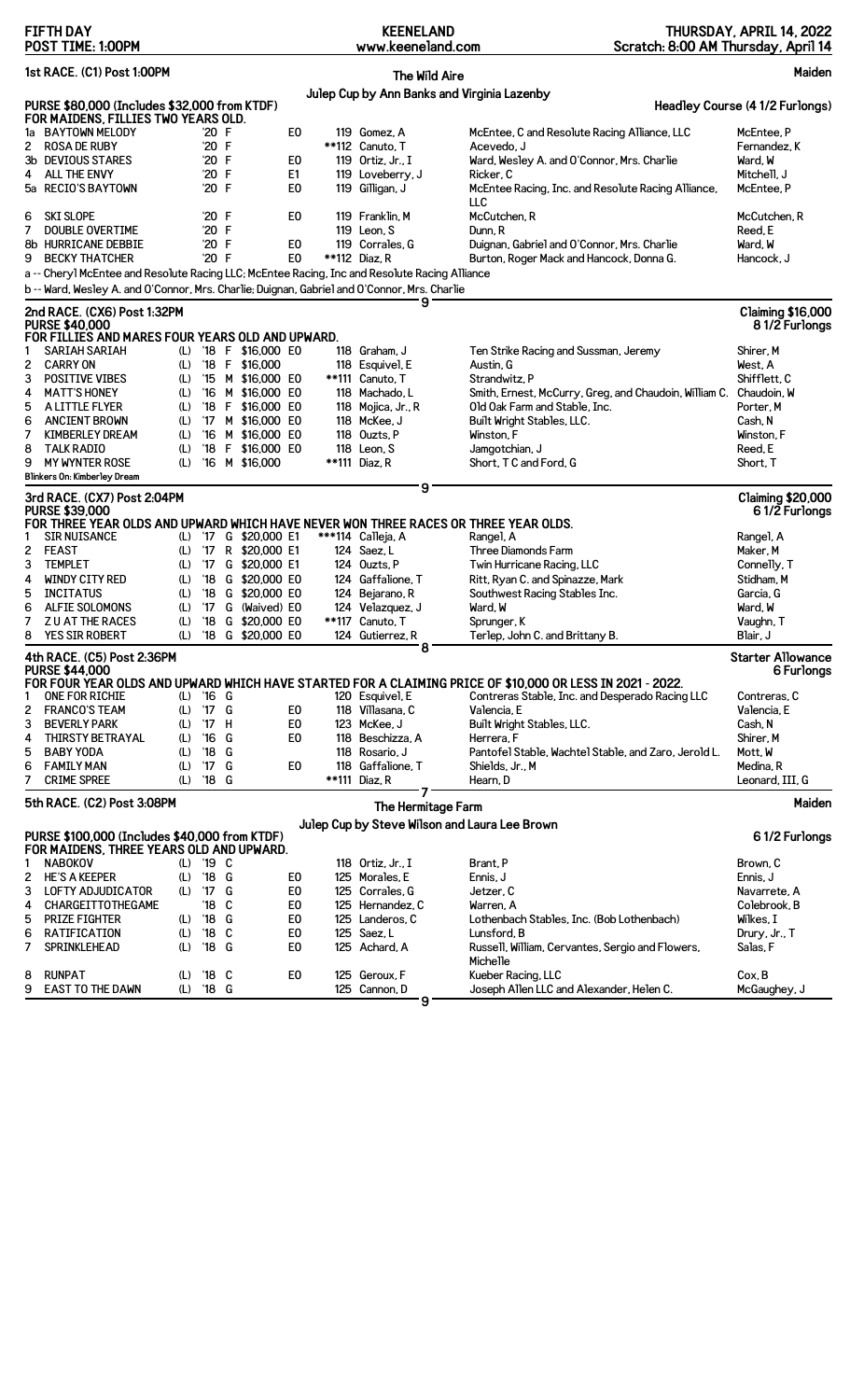| <b>FIFTH DAY</b><br>POST TIME: 1:00PM                                                                                                                                                                                                                                        |                                                                                                                                                                                                                                                                                                                                                                                                  |            |                                 |          |                                     |                                                                                                                          |                                                                                                                                                              | <b>KEENELAND</b><br>www.keeneland.com   |                            |                                                                                                                                                                                                        | THURSDAY, APRIL 14, 2022<br>Scratch: 8:00 AM Thursday, April 14 |  |
|------------------------------------------------------------------------------------------------------------------------------------------------------------------------------------------------------------------------------------------------------------------------------|--------------------------------------------------------------------------------------------------------------------------------------------------------------------------------------------------------------------------------------------------------------------------------------------------------------------------------------------------------------------------------------------------|------------|---------------------------------|----------|-------------------------------------|--------------------------------------------------------------------------------------------------------------------------|--------------------------------------------------------------------------------------------------------------------------------------------------------------|-----------------------------------------|----------------------------|--------------------------------------------------------------------------------------------------------------------------------------------------------------------------------------------------------|-----------------------------------------------------------------|--|
| 6th RACE. (C7) Post 3:40PM                                                                                                                                                                                                                                                   |                                                                                                                                                                                                                                                                                                                                                                                                  |            |                                 |          |                                     |                                                                                                                          |                                                                                                                                                              | The Chesapeake                          |                            |                                                                                                                                                                                                        | Allowance                                                       |  |
| Julep Cup by Chesapeake Farm<br>PURSE \$110,000 (Includes \$44,000 from KTDF)<br>Haggin Course (8 1/2 Furlongs On The Turf) (Rail at 20 Feet)<br>FOR FILLIES THREE YEARS OLD WHICH HAVE NEVER WON A RACE OTHER THAN MAIDEN, CLAIMING, OR STARTER OR WHICH HAVE NEVER WON TWO |                                                                                                                                                                                                                                                                                                                                                                                                  |            |                                 |          |                                     |                                                                                                                          |                                                                                                                                                              |                                         |                            |                                                                                                                                                                                                        |                                                                 |  |
| RACES.<br>$\mathbf{1}$                                                                                                                                                                                                                                                       | I GOT A GAL                                                                                                                                                                                                                                                                                                                                                                                      | (L)        | '19 F                           |          |                                     | E0                                                                                                                       |                                                                                                                                                              | 117 Saez, L                             |                            | Commonwealth Thoroughbreds, LLC, Exline-Border                                                                                                                                                         | Eurton, P                                                       |  |
| 2                                                                                                                                                                                                                                                                            | <b>READY LADY</b>                                                                                                                                                                                                                                                                                                                                                                                |            | '19                             | F        |                                     | E0                                                                                                                       |                                                                                                                                                              | 117 Rosario, J                          |                            | Racing, LLC and Jawl, Michael<br>Fipke, C                                                                                                                                                              | Attfield, R                                                     |  |
| 3                                                                                                                                                                                                                                                                            | <b>QUEEN JUDITH</b>                                                                                                                                                                                                                                                                                                                                                                              | (L)        | '19                             | F        |                                     | E <sub>0</sub>                                                                                                           |                                                                                                                                                              | 117 Beschizza, A                        |                            | D. J. Stable LLC                                                                                                                                                                                       | Casse, M                                                        |  |
| 4                                                                                                                                                                                                                                                                            | <b>STEPPER</b><br><b>RENAISSANCE (IRE)</b>                                                                                                                                                                                                                                                                                                                                                       | (L)        | '19                             | F        |                                     | E <sub>0</sub>                                                                                                           |                                                                                                                                                              | 117 Lanerie, C<br>117 Gaffalione, T(1)  |                            | Cherry Valley Farm LLC                                                                                                                                                                                 | Drury, Jr., T                                                   |  |
| 5<br>6                                                                                                                                                                                                                                                                       | LOLLOPING                                                                                                                                                                                                                                                                                                                                                                                        | (L)<br>(L) | '19<br>'19                      | F<br>F   |                                     | E <sub>0</sub><br>E <sub>0</sub>                                                                                         |                                                                                                                                                              | 117 Geroux, F                           |                            | DARRS, Inc.<br>Stonestreet Stables LLC                                                                                                                                                                 | Walsh, B<br>Cox, B                                              |  |
| 7                                                                                                                                                                                                                                                                            | <b>TAKE THE BACKROADS</b>                                                                                                                                                                                                                                                                                                                                                                        | (L)        | '19                             | F        |                                     | E <sub>0</sub>                                                                                                           |                                                                                                                                                              | 117 Graham, J                           |                            | Politi, J                                                                                                                                                                                              | Amoss, T                                                        |  |
| 8<br>9                                                                                                                                                                                                                                                                       | <b>BRAVO KITTEN</b><br>LEGERITY                                                                                                                                                                                                                                                                                                                                                                  | (L)        | '19<br>'19                      | F<br>F   |                                     | E <sub>0</sub><br>E <sub>0</sub>                                                                                         |                                                                                                                                                              | 117 Ortiz, JL<br>117 Achard, A          |                            | Ramsey, Kenneth L. and Sarah K.<br>Moulton, S                                                                                                                                                          | Joseph, Jr., S<br>McPeek, K                                     |  |
| 10                                                                                                                                                                                                                                                                           | I'M SO SORRY                                                                                                                                                                                                                                                                                                                                                                                     | (L)<br>(L) | '19                             | F        |                                     | E0                                                                                                                       |                                                                                                                                                              | 117 Leparoux, J                         |                            | Greathouse, Deuce, Hutson, Cindy M. and Romano,<br>Thomas J.                                                                                                                                           | Lynch, B                                                        |  |
|                                                                                                                                                                                                                                                                              | 11 OAKHURST<br>12 PROTOMAGIC                                                                                                                                                                                                                                                                                                                                                                     | (L)<br>(L) | '19<br>'19                      | -F<br>-F |                                     | E0<br>E <sub>0</sub>                                                                                                     |                                                                                                                                                              | 117 Ortiz, Jr., I<br>117 Morales, J     |                            | Little Red Feather Racing<br>Pomey, Milka and King, Robert W.                                                                                                                                          | Brown, C<br>Steele, B                                           |  |
|                                                                                                                                                                                                                                                                              | --Also Eligibles--<br>13 MAXINE MACHINE                                                                                                                                                                                                                                                                                                                                                          | (L)        | '19 F                           |          |                                     | E0                                                                                                                       |                                                                                                                                                              | 117 Gaffalione, T(2)                    |                            | Thrash, Ike and Dawn, Wilford A. Payne, Jr. and Wilford Cox, B<br>A. Payne, III                                                                                                                        |                                                                 |  |
|                                                                                                                                                                                                                                                                              | 14 MYFAVORITEDAUGHTER<br>15 EMINENT VICTOR                                                                                                                                                                                                                                                                                                                                                       | (L)<br>(L) | '19<br>'19                      | -F<br>-F |                                     | E0<br>E <sub>0</sub>                                                                                                     |                                                                                                                                                              | 117 Talamo, J<br>117 Prat, F(1)         |                            | Average Joe Racing Stables, Ltd.<br>Dubb, Michael, The Elkstone Group, LLC (Stuart Grant), Brown, C                                                                                                    | Engler, J                                                       |  |
|                                                                                                                                                                                                                                                                              | 16 GET SERIOUS                                                                                                                                                                                                                                                                                                                                                                                   | (L)        | '19 F                           |          |                                     | E0                                                                                                                       |                                                                                                                                                              | 117 Prat, F(2)                          |                            | Lazzinnaro, Louis and Caruso, Michael J.<br>Blum, P                                                                                                                                                    | Delacour, A                                                     |  |
|                                                                                                                                                                                                                                                                              | <b>Blinkers Off: Eminent Victor</b><br>Blinkers On: Myfavoritedaughter                                                                                                                                                                                                                                                                                                                           |            |                                 |          |                                     |                                                                                                                          |                                                                                                                                                              |                                         |                            |                                                                                                                                                                                                        |                                                                 |  |
|                                                                                                                                                                                                                                                                              | 7th RACE. (C9) Post 4:12PM                                                                                                                                                                                                                                                                                                                                                                       |            |                                 |          |                                     |                                                                                                                          |                                                                                                                                                              |                                         |                            | 12-4AE-1EXC                                                                                                                                                                                            | <b>Claiming \$50,000</b>                                        |  |
|                                                                                                                                                                                                                                                                              | <b>PURSE \$54,000</b><br>FOR THREE YEAR OLDS.                                                                                                                                                                                                                                                                                                                                                    |            |                                 |          |                                     |                                                                                                                          |                                                                                                                                                              |                                         |                            |                                                                                                                                                                                                        | 7 Furlongs                                                      |  |
| 1                                                                                                                                                                                                                                                                            | <b>YONO</b>                                                                                                                                                                                                                                                                                                                                                                                      | (L)        |                                 |          | '19 C \$50,000                      |                                                                                                                          |                                                                                                                                                              | 118 Graham, J                           |                            | Trade Winds Farm                                                                                                                                                                                       | Walsh, B                                                        |  |
| 2<br>3                                                                                                                                                                                                                                                                       | <b>WHATSTHECONNECTION</b><br>AMERICAN HERO                                                                                                                                                                                                                                                                                                                                                       | (L)<br>(L) |                                 |          | '19 G \$50,000 E0<br>'19 C \$50,000 |                                                                                                                          |                                                                                                                                                              | 118 Gutierrez, R<br>118 Prat, F         |                            | Knowles Farm, LLC<br>Twin Creeks Racing Stables, LLC, Ortyl, Ronald and 4 GCox, B<br>Racing, LLC                                                                                                       | Ortiz, J                                                        |  |
| 4<br>5                                                                                                                                                                                                                                                                       | <b>BLUE KENTUCKY</b><br><b>WICKED GENIUS</b>                                                                                                                                                                                                                                                                                                                                                     | (L)<br>(L) | '19<br>'19                      | C        | G \$50,000<br>\$50,000 E0           |                                                                                                                          |                                                                                                                                                              | 118 Geroux, F<br>118 Lanerie, C         |                            | <b>Eclipse Thoroughbred Partners</b><br>Run for LaRoses, LLC and Magdalena Racing (Sherri                                                                                                              | Catalano. W<br>McPeek, K                                        |  |
| 6                                                                                                                                                                                                                                                                            | <b>EXPENSIVE CUT</b>                                                                                                                                                                                                                                                                                                                                                                             | (L)        | '19                             |          | G \$50,000 E0                       |                                                                                                                          |                                                                                                                                                              | **111 Beckman, A                        |                            | McPeek)<br>Kinmon, R                                                                                                                                                                                   | Kinmon, K                                                       |  |
| $\overline{7}$                                                                                                                                                                                                                                                               | ZIPPIN GIGI<br>Blinkers On: Whatstheconnection                                                                                                                                                                                                                                                                                                                                                   | (L)        |                                 |          | '19 G \$50,000                      |                                                                                                                          |                                                                                                                                                              | 118 Hernandez, Jr, B                    |                            | Blue Tarp Stables, LLC                                                                                                                                                                                 | McGee, P                                                        |  |
|                                                                                                                                                                                                                                                                              | 8th RACE. (C8) Post 4:44PM                                                                                                                                                                                                                                                                                                                                                                       |            |                                 |          |                                     |                                                                                                                          |                                                                                                                                                              | <b>The Calumet</b>                      |                            |                                                                                                                                                                                                        | Allowance                                                       |  |
|                                                                                                                                                                                                                                                                              | Julep Cup by Calumet Farm<br>Haggin Course (8 1/2 Furlongs On The Turf) (Rail at 20 Feet)<br>PURSE \$140,000 (Includes \$56,000 from KTDF)<br>FOR FILLIES AND MARES FOUR YEARS OLD AND UPWARD WHICH HAVE NEVER WON FOUR RACES OTHER THAN MAIDEN, CLAIMING, STARTER,<br>RESTRICTED, OR STATE BRED OR WHICH HAVE NOT WON \$50,000 TWICE OTHER THAN MAIDEN, CLAIMING, STARTER, RESTRICTED, OR STATE |            |                                 |          |                                     |                                                                                                                          |                                                                                                                                                              |                                         |                            |                                                                                                                                                                                                        |                                                                 |  |
|                                                                                                                                                                                                                                                                              | BRED AT A MILE OR OVER ON THE TURF SINCE SEPTEMBER 6.<br>PRINCESS CAUSEWAY                                                                                                                                                                                                                                                                                                                       | (L)        | $^{\prime}16$                   | M        |                                     | E0                                                                                                                       |                                                                                                                                                              | 118 Velazquez, J                        |                            | Winchester Place Thoroughbreds LLC                                                                                                                                                                     | Wilkes, I                                                       |  |
| 2                                                                                                                                                                                                                                                                            | TEMPLE CITY TERROR                                                                                                                                                                                                                                                                                                                                                                               | (L)        | $^{\prime}16$                   | M        |                                     | E <sub>0</sub>                                                                                                           |                                                                                                                                                              | 118 Beschizza, A                        |                            | Pocket Aces Racing LLC                                                                                                                                                                                 | Walsh. B                                                        |  |
| 3<br>4                                                                                                                                                                                                                                                                       | <b>PASS THE PLATE</b><br><b>CORE VALUES</b>                                                                                                                                                                                                                                                                                                                                                      | (L)<br>(L) | $^{\prime}$ 17<br>$^{\prime}18$ | М<br>F   |                                     | E <sub>0</sub>                                                                                                           |                                                                                                                                                              | 123 Hernandez, Jr, B<br>118 Bejarano, R |                            | Silverton Hill LLC<br><b>BBN Racing, LLC</b>                                                                                                                                                           | McGee, P<br>Oliver, V                                           |  |
| 5                                                                                                                                                                                                                                                                            | NORMA JEAN B.                                                                                                                                                                                                                                                                                                                                                                                    | (L)        | $^{\prime}17$                   | M        |                                     | E1                                                                                                                       |                                                                                                                                                              | 118 Ortiz, Jr., I                       |                            | The lma & Louise Stable LLC                                                                                                                                                                            | Cerin, V                                                        |  |
| 6                                                                                                                                                                                                                                                                            | <b>CURLY RUTH</b>                                                                                                                                                                                                                                                                                                                                                                                | (L)        | $^{\prime}$ 17                  | M        |                                     | E <sub>0</sub>                                                                                                           |                                                                                                                                                              | 118 Saez, L                             |                            | Green Lantern Stables LLC                                                                                                                                                                              | Kenneally, E                                                    |  |
| $\mathcal{I}$                                                                                                                                                                                                                                                                | <b>FLUFFY SOCKS</b><br>--Also Eligibles--                                                                                                                                                                                                                                                                                                                                                        | (L)        | '18                             | F        |                                     |                                                                                                                          |                                                                                                                                                              | 118 Rosario, J                          |                            | <b>Head of Plains Partners LLC</b>                                                                                                                                                                     | Brown, C                                                        |  |
| 8                                                                                                                                                                                                                                                                            | MTO-MISTY VEIL                                                                                                                                                                                                                                                                                                                                                                                   | (L)        | '18 F                           |          |                                     |                                                                                                                          |                                                                                                                                                              | 118 Graham, J                           |                            | Moss, M                                                                                                                                                                                                | Amoss, T                                                        |  |
|                                                                                                                                                                                                                                                                              | 9th RACE. (CX4) Post 5:16PM                                                                                                                                                                                                                                                                                                                                                                      |            |                                 |          |                                     |                                                                                                                          |                                                                                                                                                              |                                         | 7-1AE<br><b>The Dunbar</b> |                                                                                                                                                                                                        | Maiden                                                          |  |
|                                                                                                                                                                                                                                                                              | PURSE \$100,000 (Includes \$40,000 from KTDF)                                                                                                                                                                                                                                                                                                                                                    |            |                                 |          |                                     |                                                                                                                          |                                                                                                                                                              | Julep Cup by Keeneland                  |                            |                                                                                                                                                                                                        | 81/2 Furlongs                                                   |  |
|                                                                                                                                                                                                                                                                              | FOR MAIDENS, THREE YEARS OLD.<br>THE GATEKEEPER                                                                                                                                                                                                                                                                                                                                                  | (L)        | '19 C                           |          |                                     | E0                                                                                                                       |                                                                                                                                                              | 120 Geroux, F                           |                            | Breeze Easy, LLC                                                                                                                                                                                       | Casse, M                                                        |  |
| 2                                                                                                                                                                                                                                                                            | <b>CAPE TRAFALGAR</b>                                                                                                                                                                                                                                                                                                                                                                            | (L)        | $^{\prime}19$                   | C        |                                     | E1                                                                                                                       |                                                                                                                                                              | 120 Ortiz, Jr., I                       |                            | Peachtree Stable                                                                                                                                                                                       | Joseph, Jr., S                                                  |  |
| 3                                                                                                                                                                                                                                                                            | <b>TWO BIRDS</b>                                                                                                                                                                                                                                                                                                                                                                                 | (L)        | '19                             | G        |                                     | E <sub>0</sub>                                                                                                           |                                                                                                                                                              | 120 Graham, J                           |                            | Pecoro.L                                                                                                                                                                                               | Hiles, J                                                        |  |
| 4                                                                                                                                                                                                                                                                            | <b>WARRIOR JOHNY</b>                                                                                                                                                                                                                                                                                                                                                                             | (L)        | '19<br>$^{\prime}19$            | C<br>G   |                                     | E <sub>0</sub><br>E <sub>0</sub>                                                                                         |                                                                                                                                                              | 120 Murrill, M                          |                            | Rigney Racing LLC                                                                                                                                                                                      | Bauer, P                                                        |  |
| 5<br>6                                                                                                                                                                                                                                                                       | <b>BEACH HOLIDAY</b><br><b>FLOCKED</b>                                                                                                                                                                                                                                                                                                                                                           | (L)<br>(L) | '19                             | C        |                                     | E1                                                                                                                       |                                                                                                                                                              | 120 Esquivel, E<br>120 Hernandez, C     |                            | Holsapple, H<br>PTK, LLC                                                                                                                                                                               | Ho1sapp1e, H<br>Kobiskie, D                                     |  |
| 7                                                                                                                                                                                                                                                                            | <b>CLASSIC MARK</b>                                                                                                                                                                                                                                                                                                                                                                              | (L)        | '19                             | - C      |                                     | E <sub>0</sub>                                                                                                           |                                                                                                                                                              | 120 Prat, F                             |                            | Kaleem Shah, Inc.                                                                                                                                                                                      | Callaghan, S                                                    |  |
| 8<br>9                                                                                                                                                                                                                                                                       | <b>BRIGADIER GENERAL</b><br><b>VERSATILE</b>                                                                                                                                                                                                                                                                                                                                                     | (L)<br>(L) | $^{\prime}19$<br>'19            | C<br>G   |                                     | E <sub>0</sub><br>E <sub>0</sub>                                                                                         |                                                                                                                                                              | 120 Gaffalione, T<br>120 Lanerie, C     |                            | West Point Thoroughbreds<br>Rocket Ship Racing, LLC                                                                                                                                                    | Stewart, D<br>Hiles, J                                          |  |
|                                                                                                                                                                                                                                                                              | 10 HIPPODROME                                                                                                                                                                                                                                                                                                                                                                                    | (L)        | $'19$ C                         |          |                                     | R <sub>2</sub>                                                                                                           |                                                                                                                                                              | 120 McKee, J                            |                            | Built Wright Stables, LLC.                                                                                                                                                                             | Cash, N                                                         |  |
|                                                                                                                                                                                                                                                                              | Versatile - First Time Reported Gelding.                                                                                                                                                                                                                                                                                                                                                         |            |                                 |          |                                     |                                                                                                                          |                                                                                                                                                              |                                         | 10                         |                                                                                                                                                                                                        |                                                                 |  |
|                                                                                                                                                                                                                                                                              |                                                                                                                                                                                                                                                                                                                                                                                                  |            |                                 |          |                                     |                                                                                                                          |                                                                                                                                                              |                                         |                            | Off Races: C3 - C4 - C6 - CS1 - CS2 - CS3 - CX5                                                                                                                                                        |                                                                 |  |
|                                                                                                                                                                                                                                                                              | Closing Wednesday, April 13, 2022<br>Extra Races For Friday, April 15, 2022<br>The Bewitch (Grade III), Purse \$300,000<br>(Entries Close on Sunday, April 10, 2022)                                                                                                                                                                                                                             |            |                                 |          |                                     |                                                                                                                          |                                                                                                                                                              |                                         |                            |                                                                                                                                                                                                        |                                                                 |  |
| X5                                                                                                                                                                                                                                                                           | <b>EXTRA RACE NO 5</b>                                                                                                                                                                                                                                                                                                                                                                           |            |                                 |          |                                     |                                                                                                                          |                                                                                                                                                              | <b>ALLOWANCE</b>                        |                            | Fillies And Mares Four Year Olds and Upward, Twelve Furlongs (Turf)                                                                                                                                    |                                                                 |  |
| Purse \$110,000. (Includes \$44,000 from KTDF) For Fillies And Mares Three Years Old<br>and Upward Which Have Never Won A Race Other Than Maiden, Claiming, Or Starter or<br>Which Have Never Won Two Races.                                                                 |                                                                                                                                                                                                                                                                                                                                                                                                  |            |                                 |          |                                     |                                                                                                                          | (To be run Friday, April 29, 2022)<br>ATTENTION HORSEMEN: Condition Book Correction for Wednesday April 27                                                   |                                         |                            |                                                                                                                                                                                                        |                                                                 |  |
| Three Year Olds. 120 lbs.<br>Older. 126 lbs.                                                                                                                                                                                                                                 |                                                                                                                                                                                                                                                                                                                                                                                                  |            |                                 | .2 lbs.  |                                     | Race 1 should read Fillies and Mares 3 and UP<br>ATTENTION HORSEMEN. Please see Baley to pick up paddock passes for your |                                                                                                                                                              |                                         |                            |                                                                                                                                                                                                        |                                                                 |  |
| <b>SIX FURLONGS</b><br>barn crew the morning of each Stake. Passes are not needed for regular<br><b>STARTER ALLOWANCE</b><br><b>EXTRA RACE NO 6</b><br>overnight races.<br>X6<br>Purse \$57,000. For Three Year Olds Which Have Started For A Claiming Price Of              |                                                                                                                                                                                                                                                                                                                                                                                                  |            |                                 |          |                                     |                                                                                                                          |                                                                                                                                                              |                                         |                            |                                                                                                                                                                                                        |                                                                 |  |
| \$75,000 Or Less and Which Have Never Won A Race Other Than Maiden Or Claiming.<br>(Races Where Entered For \$40,000 Or Less Not Considered In Allowances)                                                                                                                   |                                                                                                                                                                                                                                                                                                                                                                                                  |            |                                 |          |                                     |                                                                                                                          | would<br>like<br>to<br>request<br>please<br>visit<br>seating<br>If you would like to request seatin<br>https://www.keeneland.com/horsemens-hospitality-guide |                                         |                            |                                                                                                                                                                                                        |                                                                 |  |
|                                                                                                                                                                                                                                                                              |                                                                                                                                                                                                                                                                                                                                                                                                  |            |                                 |          |                                     |                                                                                                                          |                                                                                                                                                              | EIGHT AND ONE HALF FURLONGS             |                            | Reminder Summer Stabling Stall Applications are due April 11                                                                                                                                           |                                                                 |  |
|                                                                                                                                                                                                                                                                              |                                                                                                                                                                                                                                                                                                                                                                                                  |            |                                 |          |                                     |                                                                                                                          |                                                                                                                                                              |                                         |                            | Trainers who wish to enter a horse at Keeneland are required to complete the<br>following:<br>Trainer/Vet Agreement. A 2022 agreement signed by both the trainer and                                   |                                                                 |  |
|                                                                                                                                                                                                                                                                              |                                                                                                                                                                                                                                                                                                                                                                                                  |            |                                 |          |                                     |                                                                                                                          |                                                                                                                                                              |                                         |                            | his/her attending veterinarian must be on file at Keeneland. Signed agreements<br>can be emailed to GMundy@keeneland.com.<br>Attending Veterinarian Exam. All horses must be examined by the trainer's |                                                                 |  |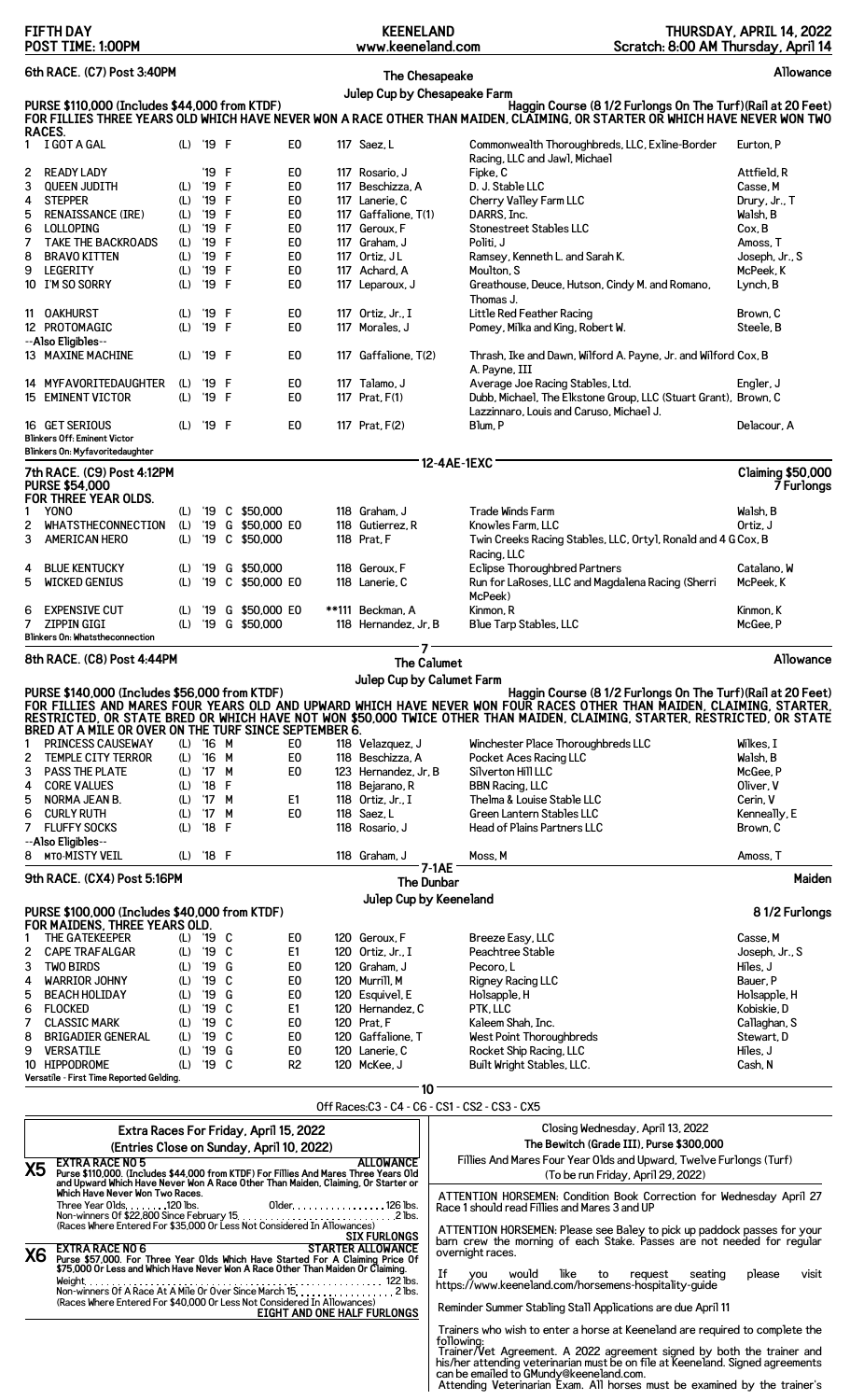|           | <b>FIFTH DAY</b><br>POST TIME: 1:00PM                                                                                                                                                                                                                                                   | <b>KEENELAND</b><br>www.keeneland.com             | THURSDAY, APRIL 14, 2022<br>Scratch: 8:00 AM Thursday, April 14                                                                                                                                                                                                                                                                                                                                                                                                                                                                                                                                                                                                                                                      |
|-----------|-----------------------------------------------------------------------------------------------------------------------------------------------------------------------------------------------------------------------------------------------------------------------------------------|---------------------------------------------------|----------------------------------------------------------------------------------------------------------------------------------------------------------------------------------------------------------------------------------------------------------------------------------------------------------------------------------------------------------------------------------------------------------------------------------------------------------------------------------------------------------------------------------------------------------------------------------------------------------------------------------------------------------------------------------------------------------------------|
| X7        | <b>EXTRA RACE NO 7</b><br>Purse \$47,000. For Three Year Olds and Upward Which Have Never Won Two Races.<br>Three Year Olds. $\dots$ . $120$ lbs.<br><b>CLAIMING PRICE \$50,000</b><br>(Races Where Entered For \$40,000 Or Less Not Considered In Allowances)                          | <b>CLAIMING</b><br>01 der. 126 lbs.               | attending veterinarian during the three (3) days immediately preceding entry<br>to race and must be been found fit to race by the attending veterinarian. (This<br>evaluation shall include, at a minimum, watching the horse jog.) Please send to<br>Bruce.Howard@ky.gov.                                                                                                                                                                                                                                                                                                                                                                                                                                           |
| <b>X8</b> | <b>EXTRA RACE NO 8</b><br>Purse \$44,000. For Three Year Olds and Upward Which Have Never Won Two Races.<br>Non-winners Of A Race At A Mile Or Over Since March 15. 2 lbs.<br><b>CLAIMING PRICE \$40,000</b><br>(Races Where Entered For \$32,000 Or Less Not Considered In Allowances) | <b>SIX FURLONGS</b><br><b>CLAIMING</b><br>request | Horsemen-Please note that your KHRC license will grant you grandstand general admission. Horsemen's Hospitality will be in touch with all primary owners of Stakes runners to share available accommodations for upgraded<br>hospitality on their race day. Contact: Stakes Accommodations (859)<br>288-4322, Undercard Accommodations (859) 288-4305. If you would like to<br>seating<br>please<br>visit<br>https://www.keeneland.com/horsemens-hospitality-quide                                                                                                                                                                                                                                                   |
| <b>X9</b> | <b>EXTRA RACE NO 9</b><br>Purse \$39,000. For Fillies And Mares Three Years Old and Upward Which Have Never<br>Won Three Races or Three Year Old Fillies.                                                                                                                               | EIGHT AND ONE HALF FURLONGS<br><b>CLAIMING</b>    | Attention Trainers. In Today signs must be posted on the stall door by 7:30<br>a.m. on race day. Stable office personnel will deliver signs to your barn.                                                                                                                                                                                                                                                                                                                                                                                                                                                                                                                                                            |
|           | Three Year Olds. 120 lbs.<br><b>CLAIMING PRICE \$20,000</b>                                                                                                                                                                                                                             | 01 der. 126 lbs.                                  | Race for the full purse amount in KTDF races by making sure your horse is REGISTERED with KTDF PRIOR to the close of entries. Contact Jenny<br>McGaughey at 859-361-6002.                                                                                                                                                                                                                                                                                                                                                                                                                                                                                                                                            |
|           | (Races Where Entered For \$16,000 Or Less Not Considered In Allowances)                                                                                                                                                                                                                 | SIX AND ONE HALF FURLONGS                         | The starting gate will be open Tuesday-Sunday from 6:30am-9:30am                                                                                                                                                                                                                                                                                                                                                                                                                                                                                                                                                                                                                                                     |
|           |                                                                                                                                                                                                                                                                                         |                                                   | KEENELAND RACE SHUTTLE: Sallee will provide daily shuttle service to<br>Keeneland from Churchill Downs, Trackside and The Thoroughbred Center.<br>VALID HEALTH and COGGINS CERTIFICATES MUST ACCOMPANY EACH HORSE<br>TO RIDE ON THE SHUTTLE-NO EXCEPTIONS! Sign-up must be done by noon the<br>day before the race. At CHURCHILL DOWNS the shuttle for horses in races 1<br>thru 5 WILL LEAVE at 6:30 a.m. and for races 6 thru the last the shuttle WILL<br>LEAVE at 8:30 a.m. FOR PICK UP TIMES AT TRACKSIDE AND CHURCHILL DOWNS<br>call Scott Montgomery at 859-509-5457. THE THOROUGHBRED CENTER call<br>the office at 800-967-8267. THE SHUTTLE IS TO BE USED FOR RACE DAY<br><b>HORSES ONLY-NO EXCEPTIONS!</b> |
|           |                                                                                                                                                                                                                                                                                         |                                                   | WORKOUTS: All trainers must provide clockers with name, distance and trainer<br>PRIOR to workout (by pedigree if unnamed).                                                                                                                                                                                                                                                                                                                                                                                                                                                                                                                                                                                           |
|           |                                                                                                                                                                                                                                                                                         |                                                   | THE RECEIVING BARNS ARE BARNS #3 and 4                                                                                                                                                                                                                                                                                                                                                                                                                                                                                                                                                                                                                                                                               |
|           |                                                                                                                                                                                                                                                                                         |                                                   | Training Hours: MAIN TRACK: 5:30am-10am (two breaks, 7-7:30 and 8:30-9)<br>reserved speed work window 10 mins after each break. TRAINING TRACK:<br>5:30am-11am (no breaks).                                                                                                                                                                                                                                                                                                                                                                                                                                                                                                                                          |
|           |                                                                                                                                                                                                                                                                                         | 6am-noon.                                         | Paddock Schooling Hours: RACE DAYS: 6am-10am, 12:05pm-12:45pm, during<br>races (limited #-MUST have permission from Paddock Judge). DARK DAYS:                                                                                                                                                                                                                                                                                                                                                                                                                                                                                                                                                                       |
|           |                                                                                                                                                                                                                                                                                         |                                                   | Lasix horses will be treated in their stalls between 4 to 4 1/2 hours prior to<br>their scheduled post time. An attendant must be present with the horse.<br>Unattended horses will not be treated. Ship-in trainers should promptly notify<br>the Stall Office of their location if horses are not in the receiving barn.                                                                                                                                                                                                                                                                                                                                                                                           |
|           |                                                                                                                                                                                                                                                                                         |                                                   | ALL HORSES MUST REPORT TO BARN 21 FORTY-FIVE (45) MINUTES PRIOR TO<br>POST TIME FOR TCO2 TESTING. KEENELAND WILL TEST A MINIMUM OF TWO (2)<br>RACES EACH DAY WITH ALL HORSES IN THE SELECTED RACES TESTED.                                                                                                                                                                                                                                                                                                                                                                                                                                                                                                           |

STAKES SCRATCH RULE: A horse may be scratched from a stakes race for any<br>reason at any time until FOUR HOURS prior to post time for the race by<br>obtaining written approval from the stewards. Scratches due to track condition

If you wish to receive text alerts please contact the racing office.

All mail deliveries must have the recipient's name and the trainer's name.

Keeneland now provides 24 x 7 access to your statements, 1099's and available balances via our web site at www.keeneland.com. Select Racing -> Horsemen's Information -> Horsemen Accounts to view your information.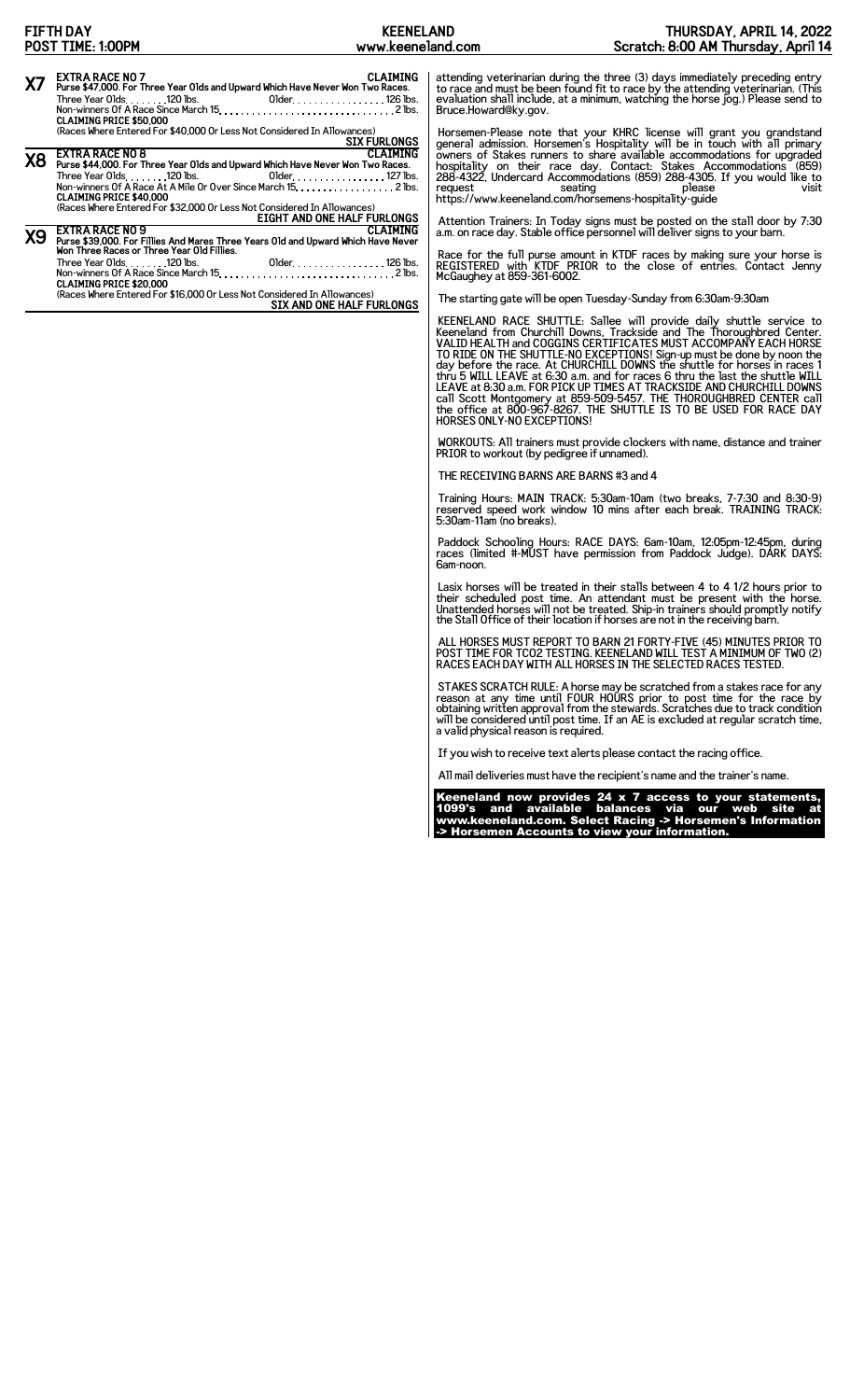# **KEENELAND - IN TODAY SHEET**

| Α                                        | R#             | PP        |
|------------------------------------------|----------------|-----------|
| <b>ALFIE SOLOMONS</b>                    | 3              | 6/8       |
| A LITTLE FLYER                           | 2              | 5/9       |
| <b>ALL THE ENVY</b>                      | 1              | 4/9       |
| <b>AMERICAN HERO</b>                     | 7              | 3/7       |
| <b>ANCIENT BROWN</b>                     | $\overline{c}$ | 6/9       |
|                                          |                |           |
| B                                        | R#             | PP        |
| <b>BABY YODA</b>                         | 4              | 5/7       |
| <b>BAYTOWN MELODY</b>                    | 1              | 1/9       |
| <b>BEACH HOLIDAY</b>                     | 9              | 5/10      |
| <b>BECKY THATCHER</b>                    | 1              | 9/9       |
| <b>BEVERLY PARK</b>                      | 4              | 3/7       |
| <b>BLUE KENTUCKY</b>                     | 7              | 4/7       |
| <b>BRAVO KITTEN</b>                      | 6              | 8/16      |
| <b>BRIGADIER GENERAL</b>                 | 9              | 8/10      |
| C                                        | R#             | PP        |
|                                          |                |           |
| <b>CAPE TRAFALGAR</b>                    | 9              | 2/10      |
| <b>CARRY ON</b>                          | 2              | 2/9       |
| CHARGEITTOTHEGAME                        | 5              | 4/9       |
| <b>CLASSIC MARK</b>                      | 9              | 7/10      |
| <b>CORE VALUES</b><br><b>CRIME SPREE</b> | 8              | 4/8       |
| <b>CURLY RUTH</b>                        | 4<br>8         | 7/7       |
|                                          |                | 6/8       |
| D                                        | R#             | PP        |
| <b>DEVIOUS STARES</b>                    | 1              | 3/9       |
| <b>DOUBLE OVERTIME</b>                   | 1              | 7/9       |
|                                          |                |           |
| E                                        | R#             | PP        |
| <b>EAST TO THE DAWN</b>                  | 5              | 9/9       |
| <b>EMINENT VICTOR</b>                    |                | 6 AE15/16 |
| <b>EXPENSIVE CUT</b>                     | 7              | 6/7       |
|                                          |                |           |
| F                                        | R#             | <b>PP</b> |
| <b>FAMILY MAN</b>                        | 4              | 6/7       |
| <b>FEAST</b>                             | 3              | 2/8       |
| <b>FLOCKED</b>                           | 9              | 6/10      |
| <b>FLUFFY SOCKS</b>                      | 8              | 7/8       |
| <b>FRANCO'S TEAM</b>                     | 4              | 2/7       |
|                                          | R#             | PP        |
| G                                        |                |           |
| <b>GET SERIOUS</b>                       |                | 6 AE16/16 |
| н                                        | R#             | PP        |
|                                          |                |           |
| <b>HE'S A KEEPER</b>                     | 5              | 2/9       |
| <b>HIPPODROME</b>                        | 9              | 10/10     |
| <b>HURRICANE DEBBIE</b>                  | 1              | 8/9       |
| I                                        | R#             | PP        |
|                                          |                |           |
| I'M SO SORRY                             | 6              | 10/16     |
| I GOT A GAL                              | 6<br>3         | 1/16      |
| <b>INCITATUS</b>                         |                | 5/8       |
| K                                        | R#             | PP        |
| <b>KIMBERLEY DREAM</b>                   | $\overline{c}$ | 7/9       |
|                                          |                |           |
| L                                        | R#             | PP        |
| <b>LEGERITY</b>                          | 6              | 9/16      |
| LOFTY ADJUDICATOR                        | 5              | 3/9       |
| LOLLOPING                                | 6              | 6/16      |
|                                          |                |           |
| M                                        | R#             | PP        |
| <b>MATT'S HONEY</b>                      | 2              | 4/9       |
| <b>MAXINE MACHINE</b>                    |                | 6 AE13/16 |
| <b>MISTY VEIL</b>                        | 8              | MT08/8    |
| <b>MYFAVORITEDAUGHTER</b>                |                | 6 AE14/16 |
| <b>MY WYNTER ROSE</b>                    | 2              | 9/9       |
|                                          |                |           |
| N                                        | R#             | PP        |
| <b>NABOKOV</b>                           | 5              | 1/9       |

| 0                         | R# | PP    |
|---------------------------|----|-------|
| OAKHURST                  | 6  | 11/16 |
| <b>ONE FOR RICHIE</b>     | 4  | 1/7   |
| P                         | R# | PP    |
| <b>PASS THE PLATE</b>     | 8  | 3/8   |
| <b>POSITIVE VIBES</b>     | 2  | 3/9   |
| PRINCESS CAUSEWAY         | 8  | 1/8   |
| <b>PRIZE FIGHTER</b>      | 5  | 5/9   |
| PROTOMAGIC                | 6  | 12/16 |
| Q                         | R# | PP    |
| <b>QUEEN JUDITH</b>       | 6  | 3/16  |
| R                         | R# | PP    |
| RATIFICATION              | 5  | 6/9   |
| <b>READY LADY</b>         | 6  | 2/16  |
| <b>RECIO'S BAYTOWN</b>    | 1  | 5/9   |
| <b>RENAISSANCE (IRE)</b>  | 6  | 5/16  |
| <b>ROSA DE RUBY</b>       | 1  | 2/9   |
| <b>RUNPAT</b>             | 5  | 8/9   |
| S                         | R# | PP    |
| SARIAH SARIAH             | 2  | 1/9   |
| <b>SIR NUISANCE</b>       | 3  | 1/8   |
| <b>SKI SLOPE</b>          | 1  | 6/9   |
| <b>SPRINKLEHEAD</b>       | 5  | 7/9   |
| <b>STEPPER</b>            | 6  | 4/16  |
| T                         | R# | PP    |
| <b>TAKE THE BACKROADS</b> | 6  | 7/16  |
| <b>TALK RADIO</b>         | 2  | 8/9   |
| TEMPLE CITY TERROR        | 8  | 2/8   |
| <b>TEMPLET</b>            | 3  | 3/8   |
| THE GATEKEEPER            | 9  | 1/10  |
| THIRSTY BETRAYAL          | 4  | 4/7   |
| <b>TWO BIRDS</b>          | 9  | 3/10  |
| ۷                         | R# | PP    |
| <b>VERSATILE</b>          | 9  | 9/10  |
| W                         | R# | PP    |
| <b>WARRIOR JOHNY</b>      | 9  | 4/10  |
| <b>WHATSTHECONNECTION</b> | 7  | 2/7   |
| <b>WICKED GENIUS</b>      | 7  | 5/7   |
| <b>WINDY CITY RED</b>     | 3  | 4/8   |
| Υ                         | R# | PP    |
| <b>YES SIR ROBERT</b>     | 3  | 8/8   |
| <b>YONO</b>               | 7  | 1/7   |
| Z                         | R# | PP    |
| ZIPPIN GIGI               | 7  | 7/7   |
| <b>ZUAT THE RACES</b>     | 3  | 7/8   |

In Today for

 $\frac{1}{8}$  5/8

NORMA JEAN B. 

THURSDAY, APRIL 14, 2022

- 78 In Body
- 5 Also Eligible
- 83 Total In Today

# **FIFTH DAY THURSDAY, APRIL 14, 2022**